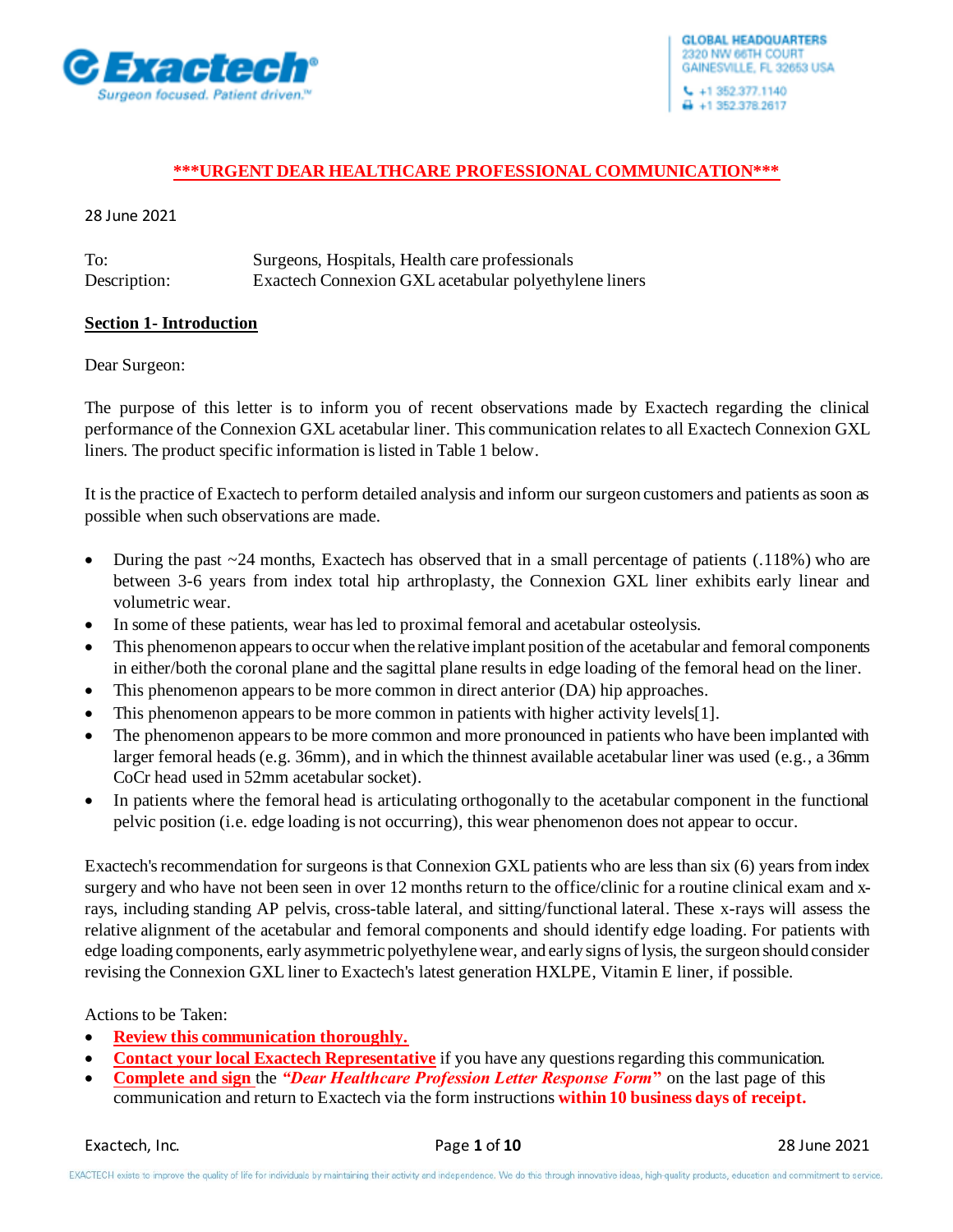

|                          |                                                     | raoic 1.11 cuaet miormation. |                                               |
|--------------------------|-----------------------------------------------------|------------------------------|-----------------------------------------------|
| Catalog<br><b>Number</b> | <b>Description</b>                                  | Catalog<br><b>Number</b>     | <b>Description</b>                            |
| 104-28-XX                | MCS+5GXLLINER 5/15 DEG                              | 132-36-XX                    | Acumatch GXL 15 Degree Liner, 36mm            |
|                          | MCS GXL LINER 5/15 DEG                              |                              | Novation GXL Liner, Lipped Ant, 36mm          |
| 104-32-XX                | MCS+5GXLLINER 5/15 DEG                              |                              | Novation GXL Liner, Lipped, 36mm              |
|                          | MCS GXL LINER 5/15 DEG                              | 132-40-XX                    | Novation GXL Liner, Lipped Ant, 40mm          |
| 104-36-XX                | MCS +5GXL LINER 5/15 DEG                            |                              | Novation GXL Liner, Lipped, 40mm              |
|                          | MCS GXL LINER 5/15 DEG                              | 134-28-XX                    | Acumatch GXL, Ext Cov Liner, 28mm             |
| 130-22-XX                | Novation GXL Neutral Liner, G00,                    | 136-22-XX                    | Novation GXL Liner, +5mm Lateralized,         |
|                          | 22mm ID                                             |                              | G00, 22mm ID                                  |
| 130-28-XX                | Acumatch GXL 0 Degree Liner,                        | 136-28-XX                    | Novation GXL Liner, +5mm Lateralized,         |
|                          | 28mm                                                |                              | 28mm                                          |
|                          | Novation GXL Liner, Neutral,                        |                              | Novation GXL Liner, +5mm Lateralized,         |
|                          | 28mm                                                |                              | G0, 22mm ID                                   |
|                          | Novation GXL Neutral Liner, G0,<br>28mm ID          | 136-32-XX                    | Novation GXL Liner, +5mm Lateralized,<br>32mm |
| 130-32-XX                | Acumatch GXL 0 Degree Liner,                        | 136-36-XX                    | Novation GXL Liner, +5mm Lateralized,         |
|                          | 32mm                                                |                              | 36mm                                          |
|                          | Novation GXL Liner, Neutral,                        | 136-40-XX                    | Novation GXL Liner, +5mm Lateralized,         |
|                          | 32mm                                                |                              | 40mm                                          |
| 130-36-XX                | Acumatch GXL 0 Degree Liner,<br>36mm                | 138-22-XX                    | Novation GXL 10 deg Liner, G00, 22mm ID       |
|                          | Novation GXL Liner, Neutral,                        | 138-28-XX                    | Acumatch GXL 15 Degree, +5 Lat Liner,         |
|                          | 36mm                                                |                              | 28mm                                          |
| 130-40-XX                | Novation GXL Liner, Neutral,<br>40mm                |                              | Novation GXL 10 Deg Liner, G0, 28mm ID        |
| 132-22-XX                | Novation GXL Liner, G00, 22mm                       |                              | Novation GXL Liner, 10 Deg Face, 28mm         |
|                          | ID                                                  |                              |                                               |
|                          | Novation GXL Liner, Lipped Ant,                     | 138-32-XX                    | Novation GXL Liner, 10 Deg Face, 32mm         |
|                          | 28mm                                                |                              |                                               |
| 132-28-XX                | Acumatch GXL 15 Degree Liner,                       |                              |                                               |
|                          | 28 <sub>mm</sub><br>Novation GXL Liner, G0, 28mm ID |                              |                                               |
|                          |                                                     |                              |                                               |
|                          | Novation GXL Liner, Lipped Ant,<br>28mm             |                              |                                               |
|                          | Novation GXL Liner, Lipped,                         |                              |                                               |
|                          | 28mm                                                |                              |                                               |
| 132-32-XX                | Acumatch GXL 15 Degree Liner,                       |                              |                                               |
|                          | 32mm                                                |                              |                                               |
|                          | Novation GXL Liner, Lipped Ant,                     |                              |                                               |
|                          | 32mm                                                |                              |                                               |
|                          | Novation GXL Liner, Lipped,                         |                              |                                               |
|                          | 31mm                                                |                              |                                               |

### Table 1: Product Information: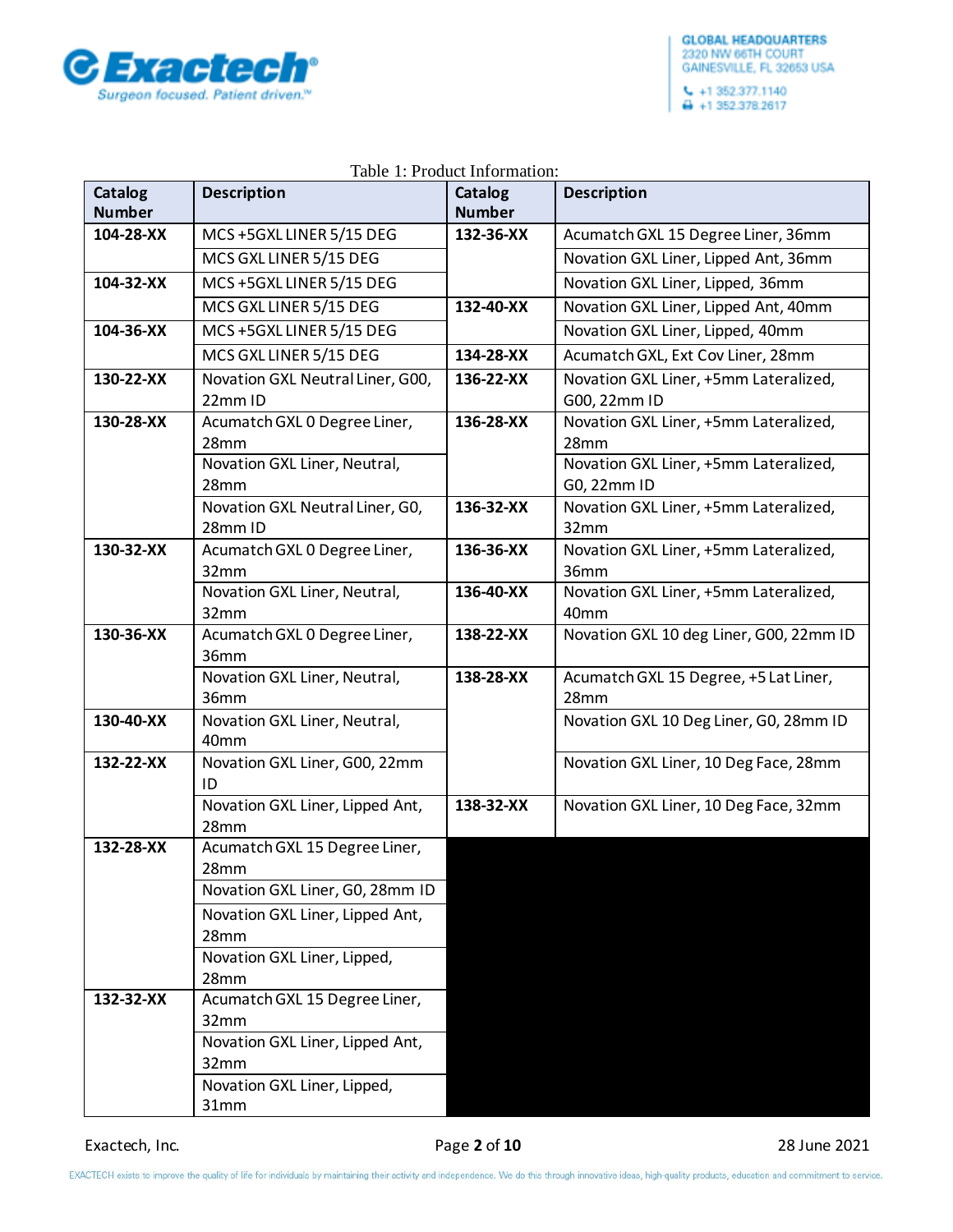

| Catalog<br><b>Number</b> | <b>Description</b>                  | Catalog<br><b>Number</b> | <b>Description</b> |
|--------------------------|-------------------------------------|--------------------------|--------------------|
|                          | Novation GXL Liner, Lipped,<br>32mm |                          |                    |

Our first concern is for the health and safety of patients and the users of our products. Actions of this type are collaborative efforts and require your participation to be effective.

**Sincerely,**

Sharat Kusuma (Jun 29, 2021 14:16 EDT)

**Sharat Kusuma, MD** Chief Medical Officer Exactech, Inc. 2320 NW 66th Court Gainesville, FL 32653 800.392.2832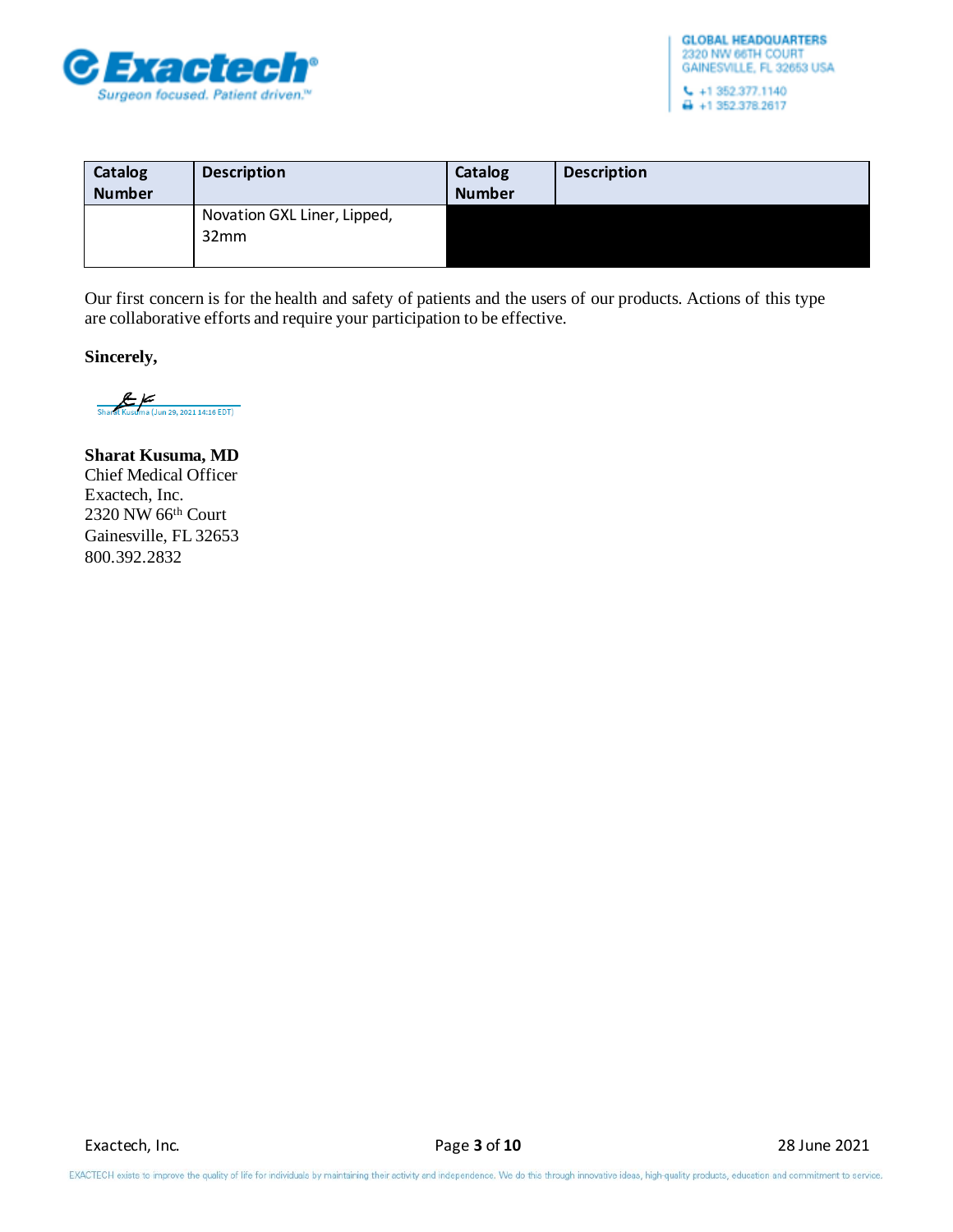

# **Section 2 - Synthesis of worldwide clinical data regarding Exactech Connexion GXL**

Since 2008, 89,050 Connexion GXL liners have been implanted worldwide (as of April 2021). Exactech has maintained and monitored several data sources to document the clinical track record of the Connexion GXL liner. A review of all available data sources as of May 3rd, 2021, reveals 105 total complaints related to liner wear (overall complaint rate of 0.118% since 2008). Within this group of 105 complaints, there have been 90 worldwide known revisions for wear-related issues (wear-related revision rate of 0.101%). Kaplan-Meier survivorship analysis suggests that  $\sim$  1% of liners will fail at eight years due to polyethylene wear.

The most common implant characteristics associated with increased risk of wear-related revision include:

- 1. A lateralized (+5mm) or face-changing liner **this group has a ~2.5x increased risk of revision**
- 2. Use of the thinnest liner (i.e., the largest available femoral head is used with the implanted acetabular shell) – **this group has ~2.0x increased risk of revision**
- 3. When these implant factors are combined with an edge loading environment, the risk of premature wear further increases.

It is relevant that complaint rates of the Connexion GXL liner vary significantly between institutions and even within countries. For example, both the United States (0.521%) and Germany (0.828%) have higher complaint rates than the overall complaint rate. Additionally, some institutions have reported failure rates as high as 3.2% [1], with othersreporting rates as low as 0.1% for wear-related issues[Exactech clinical data]. In those series with the highest revision rates, 78% of revised cases have used the thinnest available liner (#2 above).

It is also important to note that since 2007, Exactech has conducted an ongoing, large scale clinical study of the Connexion GXL liner that includes 1,394 patients. This post-market clinical follow-up (PMCF) study comprises 22 surgeons from 12 different sites. This actively and regularly monitored patient group has demonstrated a total of three revisions (0.21%) for liner wear issues.

In summary, the overall currently known, wear-related failure rate for ~90,000 implanted devices is 0.115%. The survivorship rate of the Connexion GXL liner is within registry standards for safe devices. Exactech's regularly monitored PMCF database of 1,394 patients demonstrates a 0.21% revision rate for polyethylene wear and lysis.

## **Section 3 – Synthesis, conclusions, and Exactech recommendations and support for surgeons**

- 1. Like all implant companies, Exactech is constantly innovating and improving implants.
- 2. The Connexion GXL resulted from the careful analysis of the state-of-the-art THA bearing technology when it was developed in ~2007.
- 3. Moderate crosslinking was considered safe at that time and is protective against liner fracture.
- 4. Connexion GXL has robust wear resistance and fracture resistance properties as evidenced by bench testing and large long-term clinical follow-up series.
- 5. Individual institutional series have demonstrated that a small percentage of patients have significant lysis and wear with Connexion GXL liner; the highest reported single institution wear-related failure rate is 3.2%
- 6. Cup position on AP x-rays is not predictive of wear.
- 7. The phenomenon of significant wear and lysis is multifactorial in those patients who exhibit it.
- 8. The Connexion GXL liner is inherently susceptible to edge loading differently than HXLPE. Connexion GXL tends to exhibit accelerated linear and volumetric wear when edge loaded (as opposed to breaking or dissociating).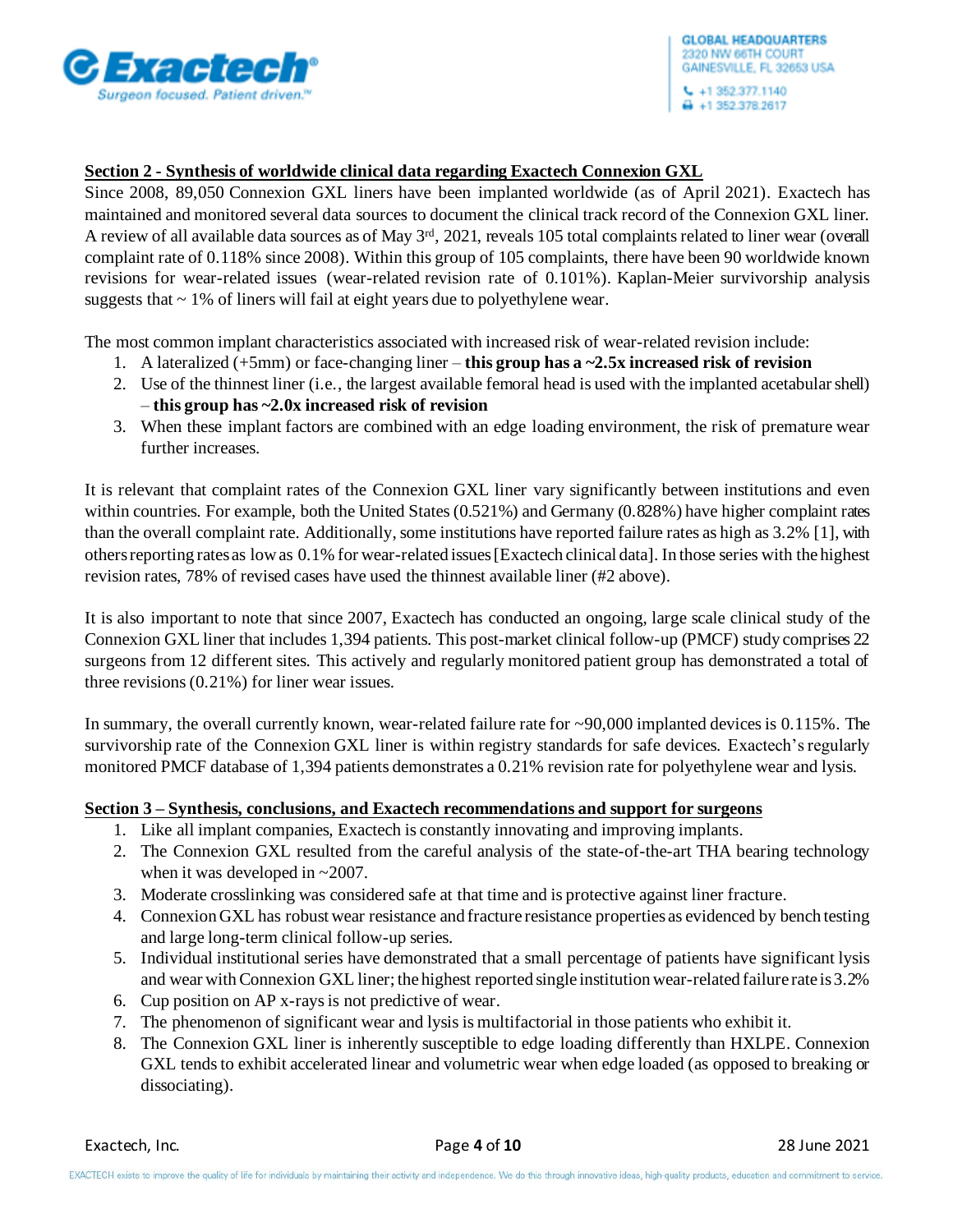

- 9. When the combined anteversion and/or combined abduction of the acetabular and femoral componentsis high, edge loading and accelerated wear can present
- 10. Individual patient biologic, immunologic response is also an important determinant of osteolysis
- 11. Exactech recommends regular follow-up on patients with Connexion GXL liners who are < 6 years from index THA.
- 12. For patients < 6 yrs. from index THA who have not been seen in > 12 months, recommend follow-up:
	- a. AP pelvis x-ray
	- b. Cross-table lateral x-ray
	- c. Functional sitting and standing x-rays, if possible
- 13. For patients with x-ray signs of either:
	- a. Edge loading (by x-ray)
	- b. Early lysis
	- c. Exactech recommends either repeat follow-up in 6-12 months, CT scan imaging (if considered clinically necessary to assess lytic lesions), and potentially revision to the next generation Exactech Vitamin E, HXLPE if possible, based on the surgeon's judgment.
- 14. Finally, Exactech encourages surgeons who receive this letter to inform Exactech as soon as possible if they are aware of Connexion GXL failures in their own personal series that have not been previously reported.

## **Appendix:**

X-ray image examples of Connexion GXL liner cases exhibiting early failure:

1. Significant combined anteversion with anterior edge loading of the femoral head on the acetabular liner



2. Osteolysis, radiolucencies, and/or asymmetric wear

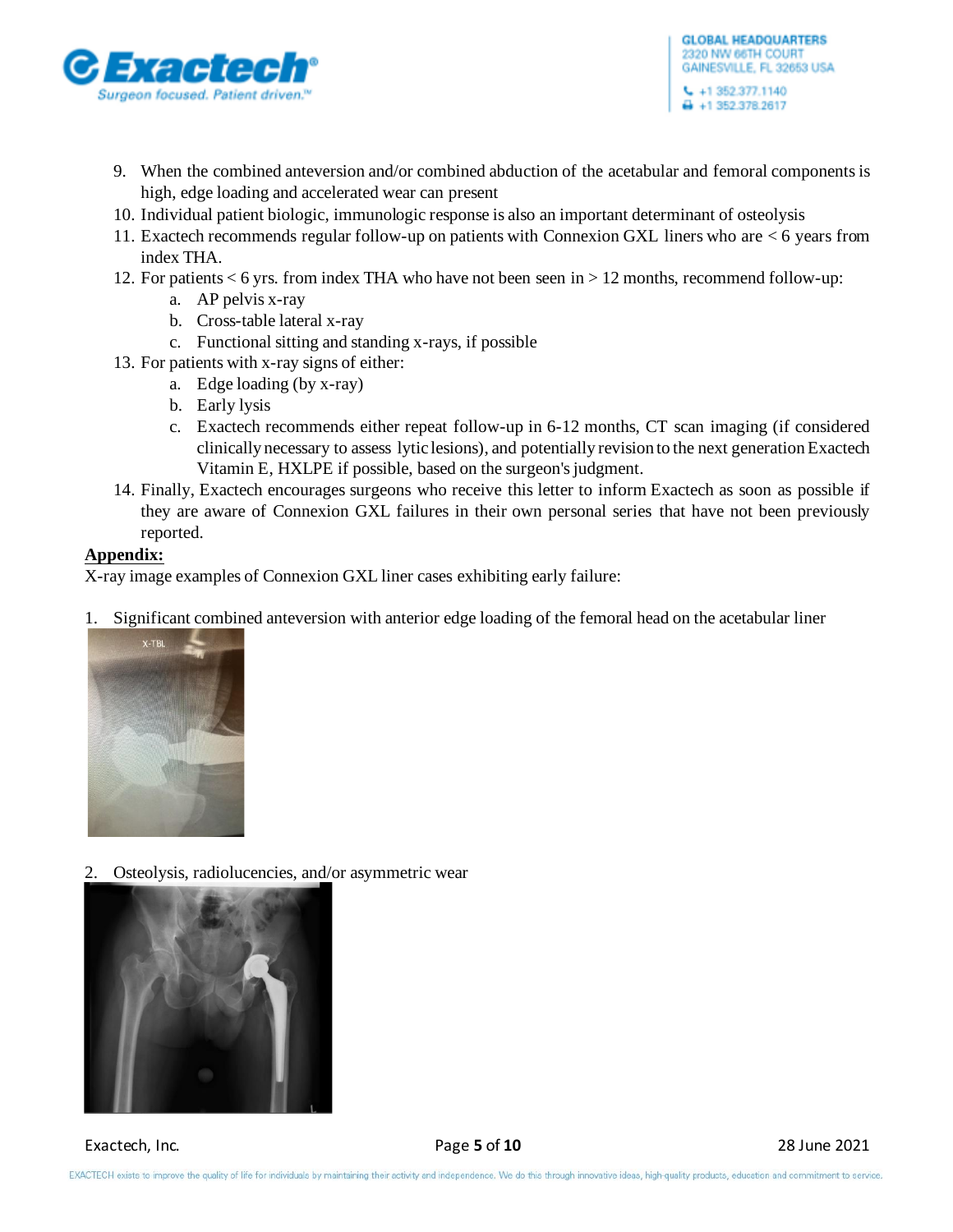

## 3. Significant vertical/abduction positioning of the acetabular component



## **Background/history of UHMWPE and XLPE in hip/knee arthroplasty and design rationale of Exactech Connexion GXL acetabular liner**

The R&D work that led to the development of the Exactech Connexion GXL liner was completed between 2005- 2008. The Connexion GXL liner was first released for broad commercialization in 2008.

Between the years of ~1999-2005, HXLPE was first introduced to the market by several companies. During these early years of HXLPE usage, numerous reports of HXLPE mechanical failures were reported (Zimmer Longevity HXLPE acetabular liner, the Zimmer Prolong knee polyethylene, and the DePuy Pinnacle HXLPE liner) [2]–[8]. It was not as clear in the early 2000's as it is today that HXLPE and Vitamin E antioxidant infused liners would be safe and would exhibit sufficient fracture resistance[9], [10].

Therefore, Exactech (similar to other companies), conducted extensive research and development activity to produce the "moderately" crosslinked Connexion GXL liner that attempts to optimize mechanical properties of fracture resistance with the crosslinking benefits of reduced polyethylene wear. Hip simulation studies have long shown that gamma radiation in the range of 50-100kGy can reduce abrasive wear in polyethylene[10], [11]**.** 

This type of data was used to develop the Connexion GXL manufacturing process, in which compression molded UHMWPE undergoes two precision split-doses of 25kGy irradiation for a total of 50kGy. Bench testing demonstrated that the Connexion GXL liner exhibits a 59% reduction in wear and excellent performance in threepoint bending testing (i.e. fracture resistance). As of April 2021, nearly 90,000 Connexion GXL liners have been implanted globally, and Exactech has not had any reports of liner fracture and/or catastrophic liner dissociation. It is important to note that similar to other moderately crosslinked liners, recent bench testing of the Connexion GXL liner has substantiated our clinical experience by demonstrating that it can wear at a faster rate when placed in an environment of anterior edge loading and posterior impingement (as is often seen with anterior approaches). Inmany reported cases of Connexion GXL liner wear and osteolysis, it is noted that either the combined anteversion or combined abduction of the components results in edge loading of the Connexion GXL liner. In cases where edge loading is not occurring, accelerated wear does not appear to occur.

Therefore, like every implant company, Exactech is constantly in the process of improving its products. The field of hip arthroplasty has evolved over the past decade – 15-year global clinical HXLPE experience is now widely available and demonstrates its high performance in THA. Concurrent with this global experience, Exactech has taken care to evolve its liners from the moderately crosslinked Connexion GXL to our next generation of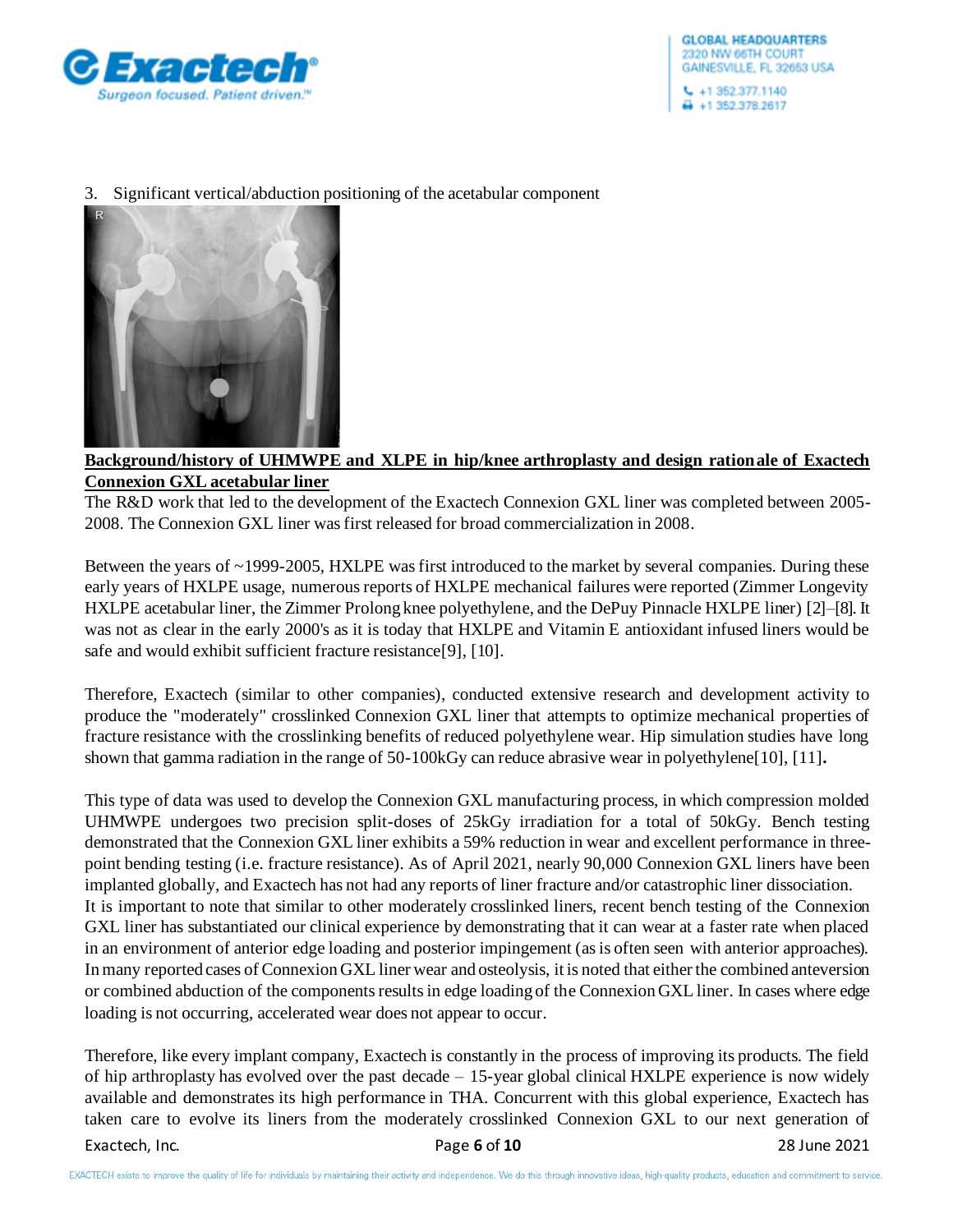

polyethylene highly crosslinked Vitamin E liners, which were introduced in 2018. Bench testing reveals that Exactech's new HXLPE does outperform the Connexion GXL liner in both volumetric wear and edge loading assessments.

## **Synthesis of recent peer-reviewed published data regarding Exactech Connexion GXL acetabular liner**

Since 2019, three peer-reviewed publications have been produced regarding early wear and osteolysis with the Connexion GXL liner. These publications have helped Exactech elucidate which Connexion GXL patients are at risk for early failures[1], [12], [13].

These articles have identified a total of 19 patients that experienced of medium-term failure of Connexion GXL liners. The failure rates of the Connexion GXL liner in these series range from 1%-3.2% at ~ 5 years. The articles propose that surveillance of Connexion GXL patients is warranted. The average time to revision in these three papers was ~ 5 years. In addition, Exactech's deeper analysis of these 19 cases has revealed what has been described above – the highest risk patients for wear-related failure are those with the thinnest polyethylene liners.

Additionally, in these series was a tendency for early and accelerated wear to be demonstrated in patients who had cup positions toward cups at upper ends of Lewinnek abduction/anteversion, and a tendency towards younger, (<70 yrs.) more active patients. Of note, these papers did not measure the functional pelvic position of the acetabular components. These papers used the Lewinnek safe zone concept on static x-rays to determine the relative appropriateness of cup position[1], [12], [13].

It is well understood that Lewinnek safe zones have relatively limited clinical utility. Rather, a patient's sitting and standing functional pelvic position is more predictive of hip stability and edge loading [14]–[17].

It is also noted that the index THA in many of the patients in these series was performed through a direct anterior approach. It has been reported that the direct anterior approach to the hip can lead to supranormal combined anteversion of the acetabular and femoral components with subsequent anterior edge loading[16], [18], [19].

Finally, it is also important to note that the immunologic response to wear debris is highly variable between patients [20], [21]. Therefore, it is likely that a subset of patients who have significant biologic and immunologic response to wear debris are at greater risk for early osteolysis.

In summary, these published articles have helped identify risk factors early wear and lysis in patients who have been implanted with a Connexion GXL liner. [18], [19].

## **References**

- [1] C. A. Kahlenberg, L. Menken, A. S. Ranawat, and J. A. Rodriguez, "Early failure of a modern moderately cross-linked polyethylene acetabular liner," *Arthroplasty Today*, vol. 6, no. 2, pp. 224–226, Jun. 2020, doi: 10.1016/j.artd.2020.02.002.
- [2] M. P. Ast, T. K. John, A. Labbisiere, N. Robador, and A. G. D. Valle, "Fractures of a single design of highly cross-linked polyethylene acetabular liners: an analysis of voluntary reports to the United States Food and Drug Administration," *J. Arthroplasty*, vol. 29, no. 6, pp. 1231–1235, Jun. 2014, doi: 10.1016/j.arth.2013.12.022.
- [3] J. Furmanski, M. J. Kraay, and C. M. Rimnac, "Crack Initiation in Retrieved Cross-Linked Highly Cross-Linked Ultrahigh-Molecular-Weight Polyethylene Acetabular Liners: An Investigation of 9 Cases," *J. Arthroplasty*, vol. 26, no. 5, pp. 796–801, Aug. 2011, doi: 10.1016/j.arth.2010.07.016.
- [4] W. Waewsawangwong and S. B. Goodman, "Unexpected failure of highly cross-linked polyethylene acetabular liner," *J. Arthroplasty*, vol. 27, no. 2, p. 323.e1–4, Feb. 2012, doi: 10.1016/j.arth.2011.04.010.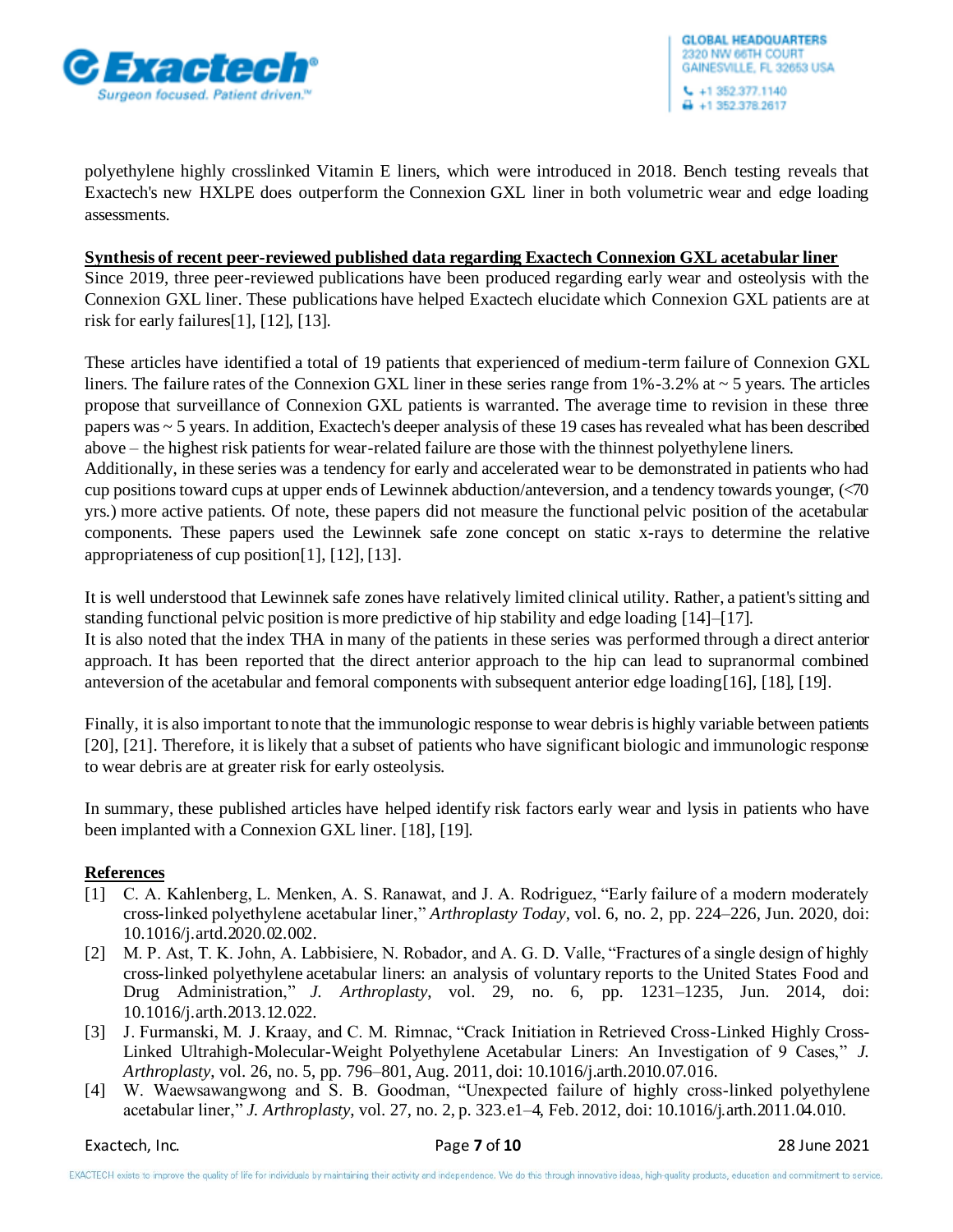

- [5] A. Yun *et al.*, "Polyethylene Liner Dissociation Is a Complication of the DePuy Pinnacle Cup: A Report of 23 Cases," *Clin. Orthop.*, vol. 474, no. 2, pp. 441–446, Feb. 2016, doi: 10.1007/s11999-015-4396-5.
- [6] O. J. Diamond, L. Howard, and B. Masri, "Five cases of tibial post fracture in posterior stabilized total knee arthroplasty using Prolong highly cross-linked polyethylene," *The Knee*, vol. 25, no. 4, pp. 657–662, Aug. 2018, doi: 10.1016/j.knee.2018.05.005.
- [7] D. Hara *et al.*, "Late failure of annealed highly cross-linked polyethylene acetabular liner," *J. Mech. Behav. Biomed. Mater.*, vol. 28, pp. 206–212, Dec. 2013, doi: 10.1016/j.jmbbm.2013.08.003.
- [8] M. A. Yee, T. J. O'Keefe, and S. Winter, "Incarcerated fracture fragments of Longevity polyethylene liners after total hip arthroplasty," *Arthroplasty Today*, vol. 2, no. 1, pp. 6–10, Mar. 2016, doi: 10.1016/j.artd.2015.12.006.
- [9] D. T. Schroder, N. H. Kelly, T. M. Wright, and M. L. Parks, "Retrieved highly crosslinked UHMWPE acetabular liners have similar wear damage as conventional UHMWPE," *Clin. Orthop.*, vol. 469, no. 2, pp. 387–394, Feb. 2011, doi: 10.1007/s11999-010-1552-9.
- [10] J. A. D'Antonio, "CORR Insights®: Wear and Osteolysis of Highly Crosslinked Polyethylene at 10 to 14 Years: The Effect of Femoral Head Size," *Clin. Orthop.*, vol. 474, no. 2, pp. 372–373, Feb. 2016, doi: 10.1007/s11999-015-4365-z.
- [11] O. K. Muratoglu, C. R. Bragdon, D. O. O'Connor, M. Jasty, and W. H. Harris, "A novel method of crosslinking ultra-high-molecular-weight polyethylene to improve wear, reduce oxidation, and retain mechanical properties. Recipient of the 1999 HAP Paul Award," *J. Arthroplasty*, vol. 16, no. 2, pp. 149–160, Feb. 2001, doi: 10.1054/arth.2001.20540.
- [12] W. C. Thomas, H. K. Parvataneni, R. G. Vlasak, and C. F. Gray, "Early Polyethylene Failure in a Modern Total Hip Prosthesis: A Note of Caution," *J. Arthroplasty*, vol. 35, no. 5, pp. 1297–1302, May 2020, doi: 10.1016/j.arth.2019.12.043.
- [13] R. Yakkanti *et al.*, "Unexpected Wear of a Moderately Crosslinked Polyethylene in Total Hip Arthroplasty," *Artic. Press*, 2021.
- [14] T. Tezuka, N. D. Heckmann, R. J. Bodner, and L. D. Dorr, "Functional Safe Zone Is Superior to the Lewinnek Safe Zone for Total Hip Arthroplasty: Why the Lewinnek Safe Zone Is Not Always Predictive of Stability," *J. Arthroplasty*, vol. 34, no. 1, pp. 3–8, Jan. 2019, doi: 10.1016/j.arth.2018.10.034.
- [15] M. P. Abdel, P. von Roth, M. T. Jennings, A. D. Hanssen, and M. W. Pagnano, "What Safe Zone? The Vast Majority of Dislocated THAs Are Within the Lewinnek Safe Zone for Acetabular Component Position," *Clin. Orthop.*, vol. 474, no. 2, pp. 386–391, Feb. 2016, doi: 10.1007/s11999-015-4432-5.
- [16] W. S. Murphy, H. H. Yun, B. Hayden, J. H. Kowal, and S. B. Murphy, "The Safe Zone Range for Cup Anteversion Is Narrower Than for Inclination in THA," *Clin. Orthop.*, vol. 476, no. 2, pp. 325–335, Feb. 2018, doi: 10.1007/s11999.0000000000000051.
- [17] J. M. Elkins, J. J. Callaghan, and T. D. Brown, "The 2014 Frank Stinchfield Award: The 'landing zone' for wear and stability in total hip arthroplasty is smaller than we thought: a computational analysis," *Clin. Orthop.*, vol. 473, no. 2, pp. 441–452, Feb. 2015, doi: 10.1007/s11999-014-3818-0.
- [18] B. F. Mayeda, J. G. Haw, A. K. Battenberg, and T. P. Schmalzried, "Femoral-Acetabular Mating: The Effect of Femoral and Combined Anteversion on Cross-Linked Polyethylene Wear," *J. Arthroplasty*, vol. 33, no. 10, pp. 3320–3324, Oct. 2018, doi: 10.1016/j.arth.2018.06.003.
- [19] K. Watanabe, K. Mitsui, Y. Usuda, and K. Nemoto, "An increase in the risk of excessive femoral anteversion for relatively younger age and types of femoral morphology in total hip arthroplasty with direct anterior approach," *J. Orthop. Surg. Hong Kong*, vol. 27, no. 2, p. 2309499019836816, Aug. 2019, doi: 10.1177/2309499019836816.
- [20] P. E. Purdue, P. Koulouvaris, H. G. Potter, B. J. Nestor, and T. P. Sculco, "The cellular and molecular biology of periprosthetic osteolysis," *Clin. Orthop.*, vol. 454, pp. 251–261, Jan. 2007, doi: 10.1097/01.blo.0000238813.95035.1b.